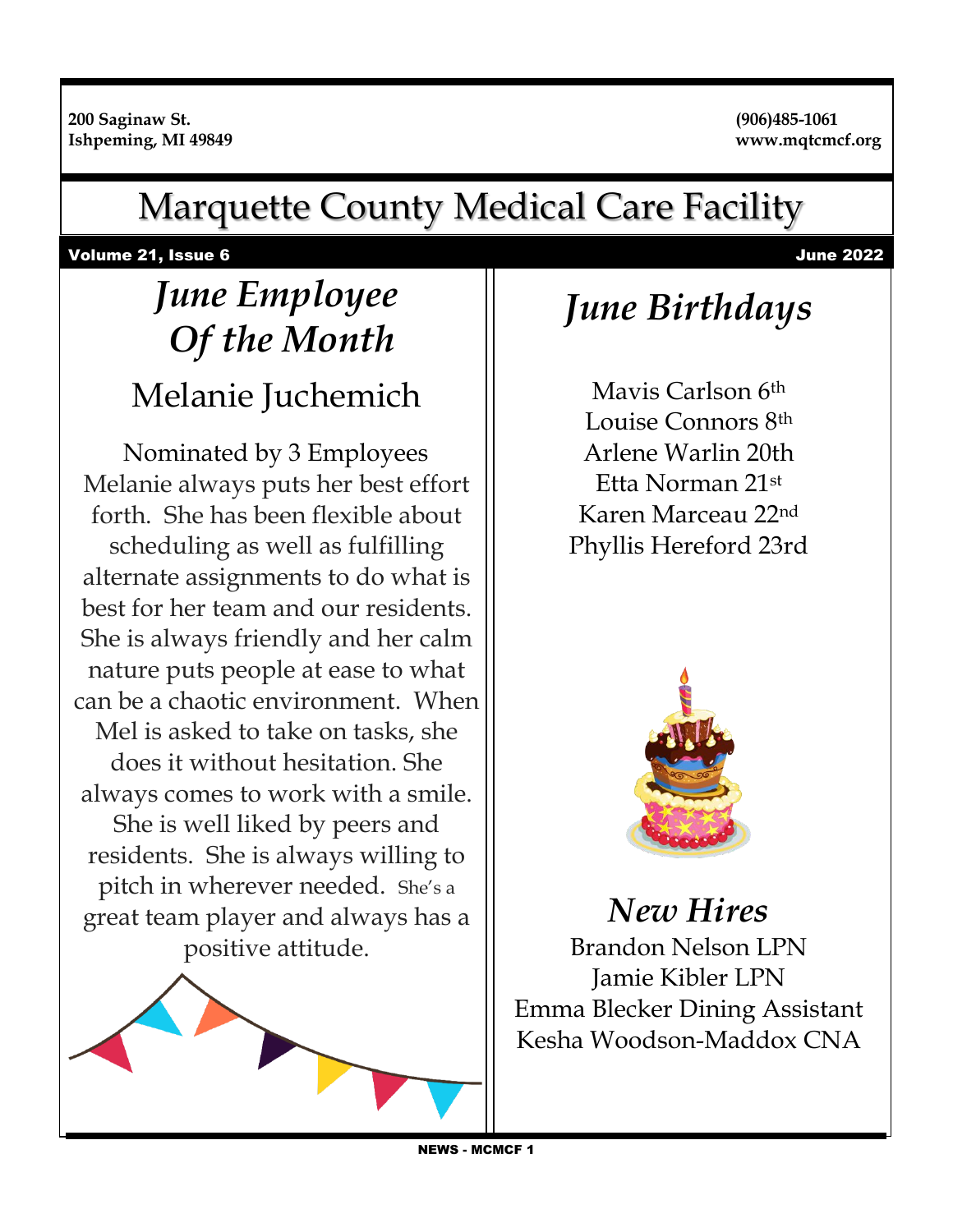#### *Employee Anniversary Dates for June*

1 Year 10 Years Kari Lyle Roberta Ferrett 11 Years

Abigail Faull Candice Delarye

Katrina Gangl

3 Years Bethany Laakso 12 Years Paula Marku Heather Lang Bryanna Saari

 $\overline{\phantom{a}}$ 

14 Years 4 Years Krystal Heikkinen

Penny Miettinen

5 Years Tammy Obrien Elaina Trealor

6 Years Kelly Lawry Sonja Flack

23 Years

20 Years

7 Years Shanno Patron Dustin Juntunen

Nichole Briggs 10 Years from last month in May. We apologize we missed her on last months Newsletter.





## *Celebrating June*

**Camping Month** 

**Go Barefoot Day** *June 1*

**Pet Appreciation Week** *June 5–11*

> **Iced Tea Day** *June 10*

**Family History Day** *June 14*

> **Father's Day** *June 19*

**Make Music Day** *June 21*

**Public Service Day** *June 23*

**Summersgiving** *June 25*

 $\frac{1}{2}$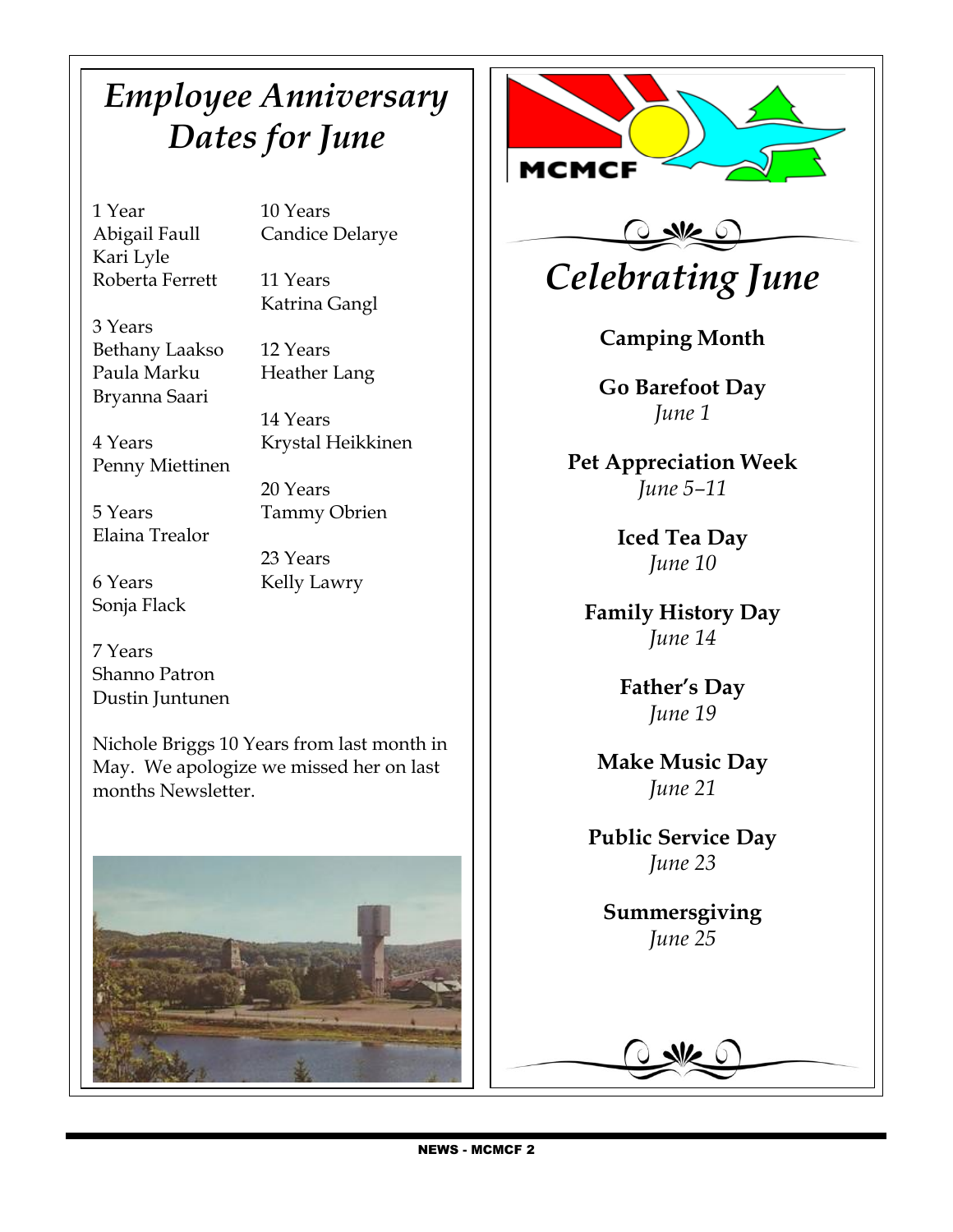

#### **Visitation Guidelines** *Welcome to the June Newsletter From the Administrator*

Welcome to the June newsletter. After our long winter warm weather has finally arrived. June is the traditional wedding month, and many people take their vacation in June.

Flag Day is celebrated on June 14. The first Flag Day celebration took place on June 14, 1861. William T. Kerr, who lived in Pittsburg, PA, is recognized as the person who created Flag Day. President Woodrow Wilson first proclaimed June 14 as "Flag Day" in 1916. President Calvin Coolidge issued a similar proclamation in 1927. But, you know how SLOW the government is? It didn't really officially become a holiday until President Harry Truman said so in 1949. So don't forget t fly your flag with pride on June 14<sup>th!</sup>

Father's Day wasn't recognized as a holiday until President Richard Nixon declared the third Sunday in June in 1972. Just like Mother's Day is a boon to florists, Father's Day generates about a billion dollars for men's clothiers and hunting and fishing stores. I personally preferred anything my kids made me by hand, especially cards!

A lot of residents and families want to be outside to enjoy the beautiful UP weather. We have lots of areas around the building to visit. Don't forget the Boardwalk. Remember to let a staff member know that you are taking a resident outside no matter what area you choose.

MARCUETTE COUNTY MEDICAL CARE FACILITY OF COUNTY OF COUNTY OF COUNTY OF COUNTY OF COUNTY OF COUNTY OF COUNTY OF 200 Saginaw Street, Ishpeming, MI 49849  $\gamma$ **DEPARTMENT** 

NEWS - MCMCF 3